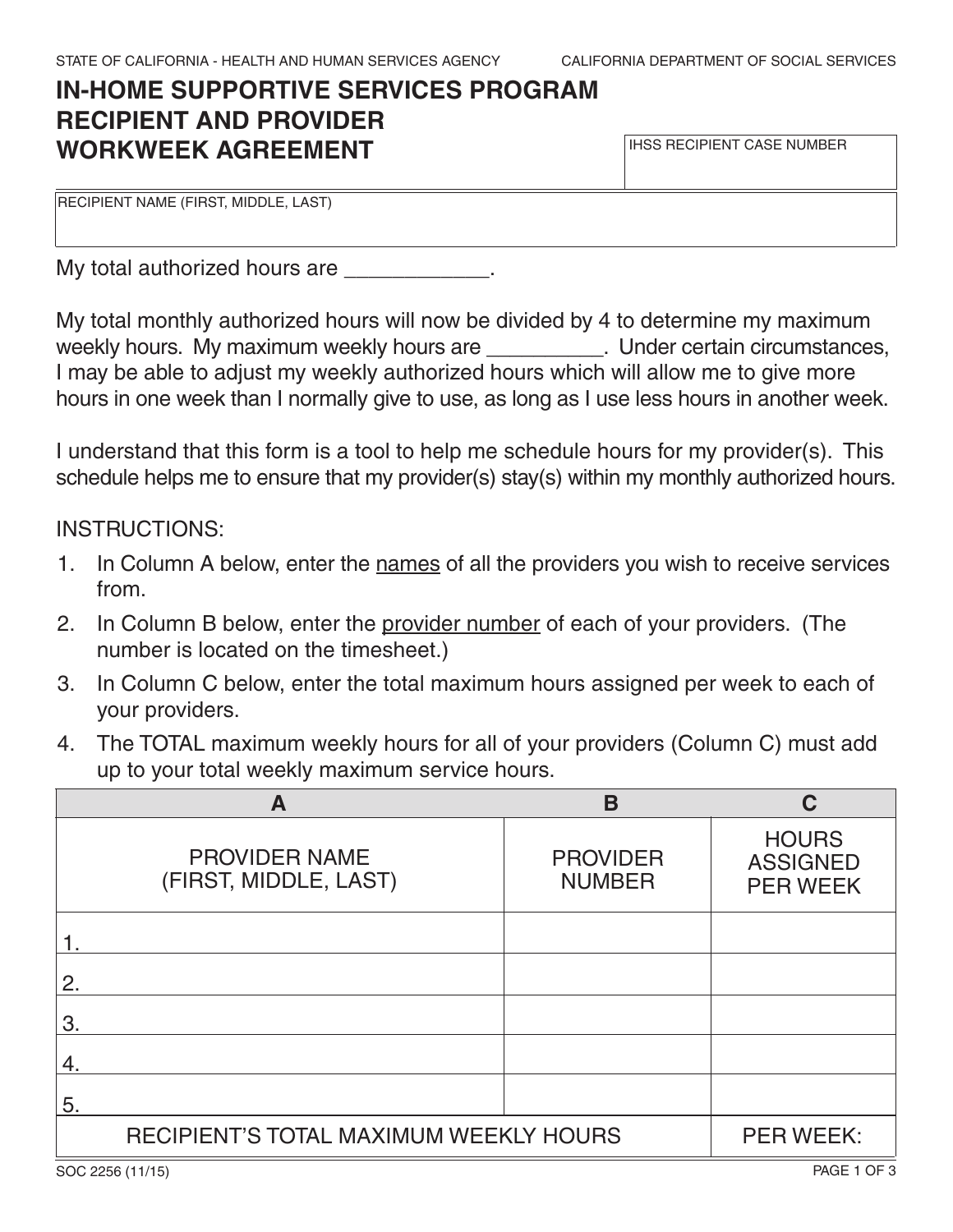### **RECIPIENT ACKNOWLEDGMENT:**

- I understand that by completing and submitting this form to the county In-Home Supportive Services (IHSS) program, I am scheduling authorized hours to the named provider(s).
- I understand that it is my responsibility to make a schedule for each provider so that the total hours worked by all of my providers do not exceed my maximum weekly hours or monthly authorized hours.
- I understand that in certain circumstances I can adjust my authorized weekly hours but that my monthly authorized hours do not change unless I receive a new Notice of Action with a new authorization by the county.
- I understand that my providers will not be paid by the IHSS program for any excess hours if the number of hours they provide services for me exceeds my monthly authorized hours. If my providers work more than my monthly authorized hours or provide services not authorized by the IHSS program, it is my responsibility to pay for those additional hours or services.
- I understand that if I want the weekly assigned hours of my provider(s) to stay the same and the timesheets of my provider(s) to always be processed for the hours I have assigned to him/her, I will request and complete a Recipient Assignment of Authorized Hours to Providers (SOC 838) form and submit it to the county.

| <b>RECIPIENT SIGNATURE</b>                                                  |                                  | <b>DATE</b>             |
|-----------------------------------------------------------------------------|----------------------------------|-------------------------|
|                                                                             |                                  |                         |
| RECIPIENT NAME (FIRST, MIDDLE, LAST)                                        |                                  |                         |
|                                                                             |                                  |                         |
| AUTHORIZED REPRESENTATIVE (IF RECIPIENT<br>CANNOT SIGN ON THEIR OWN BEHALF) | <b>RELATIONSHIP TO RECIPIENT</b> | <b>TELEPHONE NUMBER</b> |
|                                                                             |                                  |                         |
| SIGNATURE OF AUTHORIZED REPRESENTATIVE                                      |                                  | <b>DATE</b>             |
|                                                                             |                                  |                         |